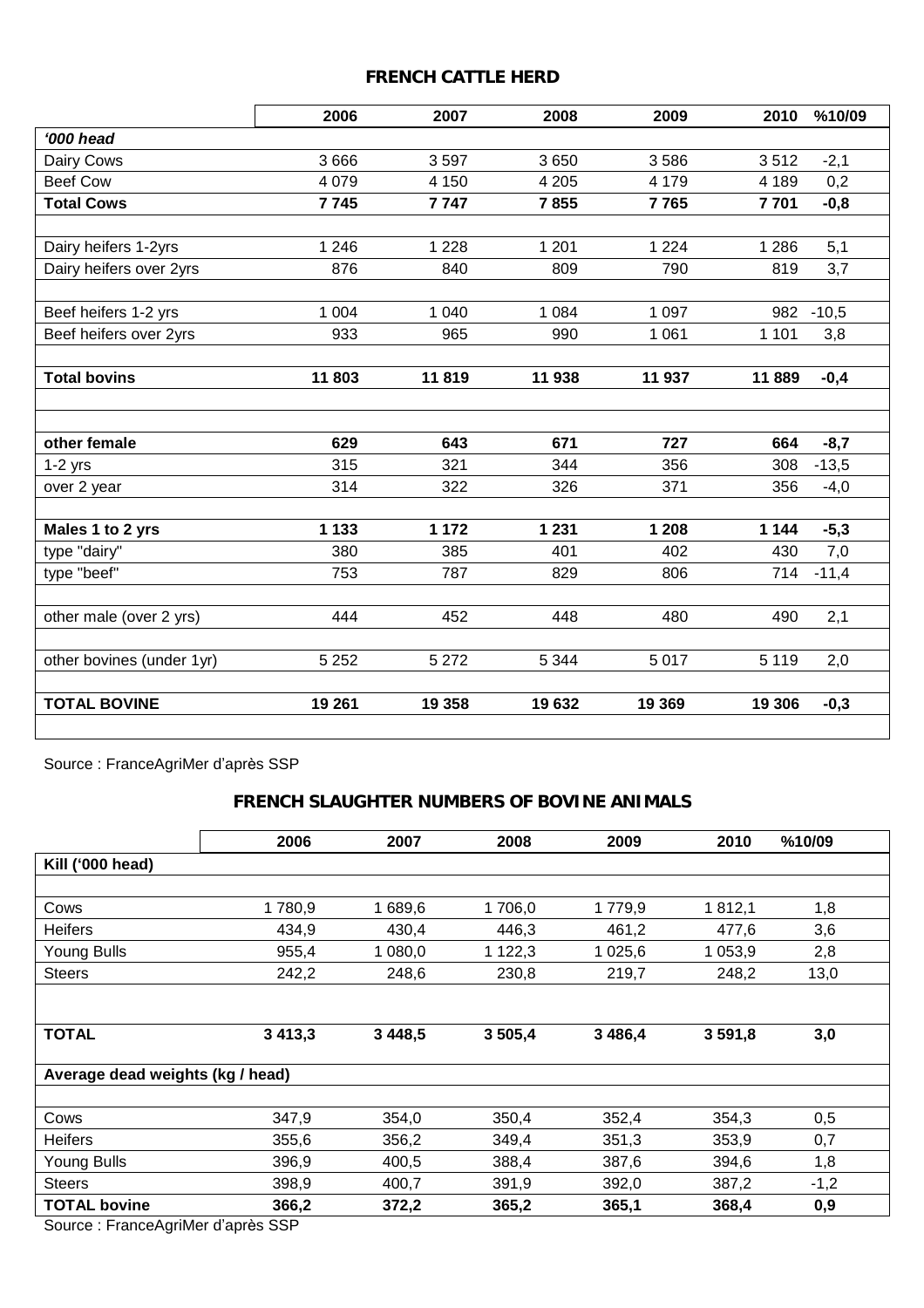## *EUROPEAN UNION CATTLE HERD*

|                | 2006    | 2007    | 2008   | 2009    | 2010*   | %10*/09 |  |
|----------------|---------|---------|--------|---------|---------|---------|--|
| '000 head      |         |         |        |         |         |         |  |
| Germany        | 12748   | 12 687  | 12 970 | 12 945  | 12810   | $-1,0$  |  |
| Austria        | 2 0 0 2 | 1998    | 1991   | 2013    | 2019    | 0,3     |  |
| Belgium        | 2663    | 2648    | 2606   | 2 601   | 2 601   | 0,0     |  |
| Denmark        | 1577    | 1556    | 1576   | 1621    | 1 642   | 1,3     |  |
| Spain          | 6410    | 6462    | 6441   | 6 0 0 9 | 6 277   | 4,5     |  |
| France         | 19 261  | 19 358  | 19632  | 19 3 69 | 19 307  | $-0,3$  |  |
| Ireland        | 6916    | 6704    | 6720   | 6715    | 6617    | $-1,5$  |  |
| Italy          | 6488    | 6412    | 6461   | 6 3 4 3 | 6 0 5 6 | $-4,5$  |  |
| Netherlands    | 3749    | 3730    | 3890   | 3 9 5 0 | 3970    | 0,5     |  |
| United Kingdom | 10579   | 10 312  | 10 107 | 10 0 25 | 10 115  | 0,9     |  |
|                |         |         |        |         |         |         |  |
| <b>EU 15</b>   | 77 140  | 76 548  | 77072  | 76 246  | 76 019  | $-0,3$  |  |
|                |         |         |        |         |         |         |  |
| Poland         | 5 606   | 5696    | 5757   | 5700    | 5724    | 0,4     |  |
| Czeck Rep.     | 1 4 2 4 | 1 4 0 3 | 1414   | 1 4 0 5 | 1 4 0 3 | $-0,2$  |  |
| Romania        | 3071    | 3 0 5 2 | 2869   | 2617    | 2 5 0 1 | $-4,5$  |  |
|                |         |         |        |         |         |         |  |
| NEM 10/12 **   | 10 260  | 14 044  | 13 903 | 13 479  | 13 3 22 | $-1,2$  |  |
|                |         |         |        |         |         |         |  |
| EU 25/27 **    | 87 400  | 90 592  | 90 975 | 89724   | 89 341  | $-0,4$  |  |

\* Estimations Source : FranceAgriMer d'après EUROSTAT

\*\* NEM 10 and EU at 25 in 2006 ; NEM 12 and EU at 27 from 2007

# *KEY SLAUGHTER NUMBERS(bovine) IN THE EU*

| 1781,2 | 1700,7 | 1715,5 | 1777,5 | 1813,5 | 2,0                                                                                                                             |
|--------|--------|--------|--------|--------|---------------------------------------------------------------------------------------------------------------------------------|
| 1398,8 | 1319,8 | 1401,1 | 1382,1 | 1316,4 | $-4,8$                                                                                                                          |
| 499,7  | 507,0  | 507,5  | 513,5  | 518,6  | 1,0                                                                                                                             |
| 501,0  | 470,0  | 424,3  | 509,3  | 465,9  | $-8,5$                                                                                                                          |
|        |        |        |        |        |                                                                                                                                 |
|        |        |        |        |        |                                                                                                                                 |
| 828,0  | 793,4  | 758,8  | 780,5  | 774,4  | $-0,8$                                                                                                                          |
| 593,2  | 598.7  | 610,4  | 622,3  | 664,4  | 6,8                                                                                                                             |
| 796,5  | 785,4  | 751,4  | 526,9  | 449,5  | $-14,7$                                                                                                                         |
| 485,9  | 471,0  | 474,3  | 476,9  | 507,2  | 6,4                                                                                                                             |
|        |        |        |        |        |                                                                                                                                 |
|        |        |        |        |        |                                                                                                                                 |
| 1983,7 | 1973,3 | 1838,2 | 1771,5 | 1723,3 | $-2,7$                                                                                                                          |
| 1543,6 | 1575,5 | 1625,0 | 1518,7 | 1530,4 | 0,8                                                                                                                             |
| 957,0  | 1091,0 | 1081,3 | 958,4  | 987,1  | 3,0                                                                                                                             |
| 1214,1 | 1180,3 | 1204,0 | 781,6  | 676,4  | $-13,5$                                                                                                                         |
|        |        |        |        |        |                                                                                                                                 |
|        |        |        |        |        |                                                                                                                                 |
| 1071,7 | 1064,5 | 999,2  | 969,9  | 1016,4 | 4,8                                                                                                                             |
| 813,2  | 781,1  | 708,3  | 637,3  | 622,6  | $-2,3$                                                                                                                          |
| 245,9  | 250,7  | 231,9  | 218,8  | 248,7  | 13,7                                                                                                                            |
|        |        |        |        |        | * Estimations Source : France Agriller d'anrès ELIPOSTAT, Nouvelle série depuis 2009 : abattages contrôlés au lieu de redressés |

\* Estimations Source : FranceAgriMer d'après EUROSTAT Nouvelle série depuis 2009 : abattages contrôlés au lieu de redressés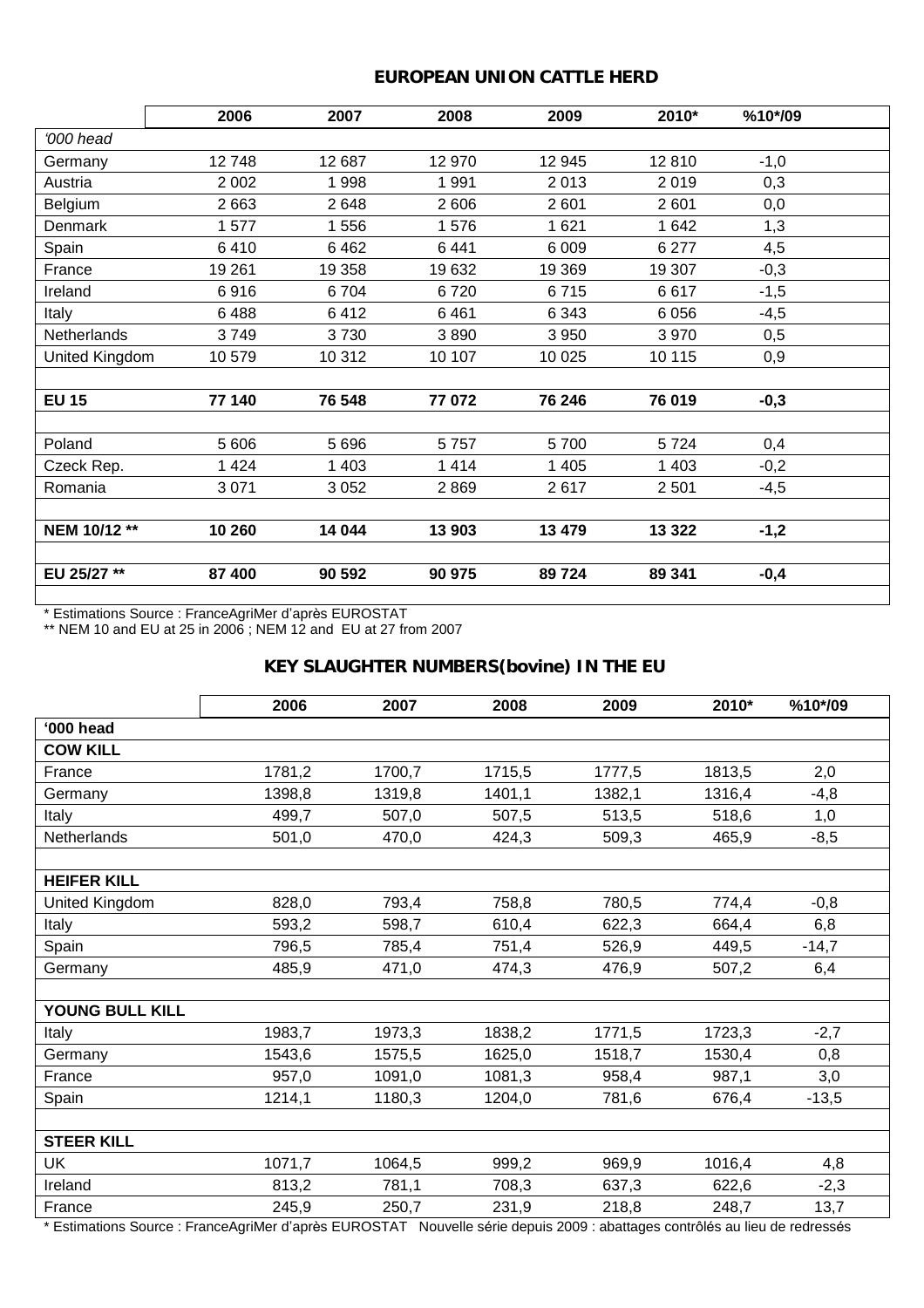| $\overline{1}$ 000 units    | 2009        | %09/08  | <b>Month of december</b> |       |         | 12 month summary |        |         |
|-----------------------------|-------------|---------|--------------------------|-------|---------|------------------|--------|---------|
|                             |             |         | 2009                     | 2010  | %10/09  | 2009             | 2010   | %10/09  |
|                             |             |         |                          |       |         |                  |        |         |
| <b>Exports</b>              | 3 4 1 1 , 2 | $-0,6$  | 228,1                    | 237,9 | 4,3     | 3 4 1 1 , 2      | 3191,3 | $-6,4$  |
| <b>TO EU countries:</b>     | 2789,7      | $-10,7$ | 195,3                    | 184,1 | $-5,8$  | 2 789,7          | 2835,6 | 1,6     |
| Italy                       | 2 374,0     | $-14,1$ | 177,3                    | 172,2 | $-2,9$  | 2 374,0          | 2517,6 | 6,0     |
| Germany                     | 113,7       | $-34,3$ | 7,5                      | 2,6   | $-65,0$ | 113,7            | 151,4  | 33,1    |
| Spain                       | 81,2        | 71,9    | 5,6                      | 5,3   | $-4,2$  | 81,2             | 71,5   | $-12,0$ |
| Belgium                     | 66,9        | 35,1    | 1,5                      | 2,1   | 40,1    | 66,9             | 46,4   | $-30,6$ |
| Netherlands                 | 95,3        | 455,2   | 2,8                      | 0,0   | $-99,8$ | 95,3             | 16,6   | $-82,6$ |
| <b>TO other countries</b>   | 621,4       | 102,1   | 32,8                     | 53,8  | 64,1    | 621,4            | 355,6  | $-42,8$ |
| China                       | 408,3       | 232,9   | 13,3                     | 40,6  | 204,6   | 408,3            | 174,2  | $-57,3$ |
| Hong Kong                   | 87,7        | 1907,9  | 8,5                      | 5,9   | $-30,7$ | 87,7             | 65,7   | $-25,1$ |
| India                       | 38,0        | 990,6   | 1,3                      | 2,8   | 122,0   | 38,0             | 24,2   | $-36,5$ |
|                             |             |         |                          |       |         |                  |        |         |
| <b>Imports into France</b>  | 168,6       | 1,1     | 27,5                     | 25,6  | $-7,0$  | 168,6            | 256,4  | 52,1    |
| From within EU              | 117,3       | $-2,4$  | 22,3                     | 20,7  | $-6,9$  | 117,3            | 175,4  | 49,6    |
| Germany                     | 31,5        | 571,5   | 4,6                      | 4,9   | 5,4     | 31,5             | 55,5   | 76,1    |
| Netherlands                 | 48,1        | $-23,8$ | 4,0                      | 3,1   | $-21,8$ | 48,1             | 32,4   | $-32,7$ |
| Belgium                     | 16,6        | $-51,6$ | 0,7                      | 2,8   | 308,8   | 16,6             | 7,6    | $-54,4$ |
| <b>From other countries</b> | 51,3        | 10,1    | 5,2                      | 4,8   | $-7,6$  | 51,3             | 80,9   | 57,7    |
| Canada                      | 2,1         | $-80,8$ | 0,0                      | 0,6   |         | 2,1              | 19,3   | 798,4   |
| <b>Balance</b>              | 3 242,6     |         | 200,6                    | 212,3 |         | 3 242,6          | 2934,9 |         |

#### *EXTERNAL TRADE OF FRENCH RAW BOVINE HIDES*

Source : FranceAgriMer d'après Douanes

#### *EXTERNAL TRADE OF FRENCH RAW LAMB AND SHEEP SKINS*

| 1 000 unités        | 2009       | %09/08  |       | Month of december |         |             | 12 month summary |         |
|---------------------|------------|---------|-------|-------------------|---------|-------------|------------------|---------|
|                     |            |         | 2009  | 2010              | %10/09  | 2009        | 2010             | %10/09  |
|                     |            |         |       |                   |         |             |                  |         |
| <b>Exports</b>      | 4 0 9 5,4  | $-22,3$ | 438,1 | 307,8             | $-29,8$ | 4 0 9 5 , 4 | 5 113,4          | 24,9    |
| TO the EU           | 1 3 1 0,8  | $-8,9$  | 139,8 | 85,1              | $-39,2$ | 1 3 1 0,8   | 1948,7           | 48,7    |
| Spain               | 755,7      | $-6,4$  | 62,3  | 23,9              | $-61,7$ | 755,7       | 1 133,2          | 49,9    |
| Italy               | 215,3      | $-25,3$ | 21,4  | 20,9              | $-2,3$  | 215,3       | 346,2            | 60,8    |
| To other countries  | 2 7 8 4, 6 | $-27,3$ | 298,2 | 222,7             | $-25,3$ | 2 7 8 4,6   | 3 164,7          | 13,6    |
| Turkey              | 1 398,1    | $-1,0$  | 0,9   | 61,2              | 6888,6  | 1 398,1     | 919,3            | $-34,2$ |
| China               | 823,9      | $-60,2$ | 192,9 | 151,3             | $-21,6$ | 823,9       | 1 934,1          | 134,7   |
|                     |            |         |       |                   |         |             |                  |         |
| <b>Imports</b>      | 3 4 8 8, 2 | $-7,3$  | 201,5 | 149,0             | $-26,1$ | 3 4 8 8, 2  | 3 1 2 5 , 8      | $-10,4$ |
| From within the EU  | 1 158,5    | $-48,8$ | 91,4  | 66,7              | $-27,0$ | 1 158,5     | 1 342,2          | 15,9    |
| Spain               | 879,0      | $-50,9$ | 86,8  | 66,0              | $-24,0$ | 879,0       | 1 216,7          | 38,4    |
| From outside the EU | 2 3 2 9, 6 | 55,4    | 110,1 | 82,3              | $-25,3$ | 2 3 2 9,6   | 1783,6           | $-23,4$ |
| New Zealand         | 2 175,1    | 52,6    | 99,9  | 69,5              | $-30,4$ | 2 175,1     | 1 521,5          | $-30,0$ |
|                     |            |         |       |                   |         |             |                  |         |
| <b>Balance</b>      | 607,2      |         | 236,6 | 158,8             |         | 607,2       | 1987,6           |         |
|                     |            |         |       |                   |         |             |                  |         |
|                     |            |         |       |                   |         |             |                  |         |

Source : FranceAgriMer d'après Douanes